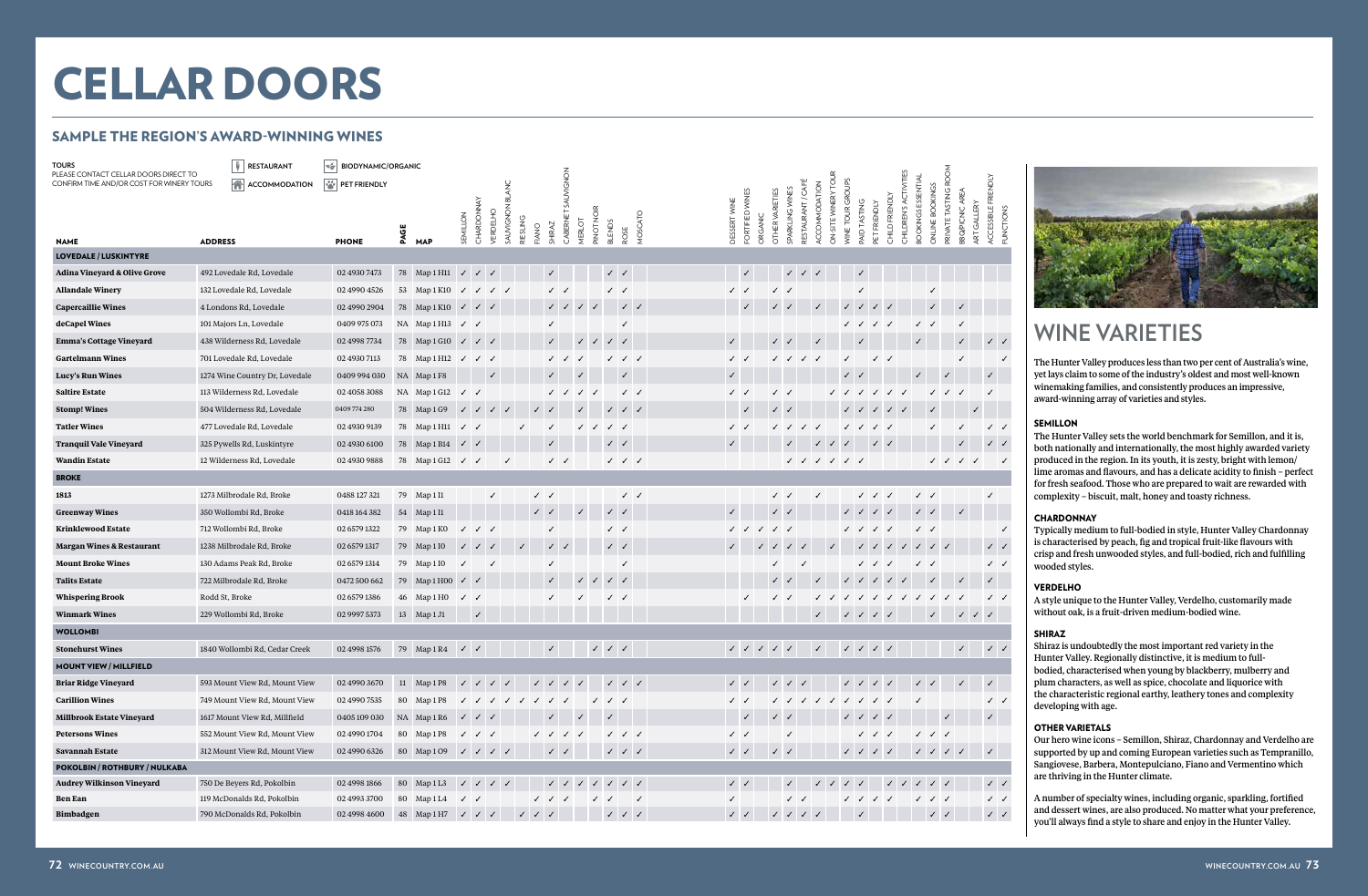At **Scarborough Wine Co.** it's not just about making wine, it's a way of life. Scarborough Wine Co. has been producing its unique style of wines since 1987 and is one of the few Hunter Valley only producers. Specialising in Chardonnay but also producing other traditional premium Hunter Valley varieties, such as Semillon and Shiraz, Scarborough has established itself as one of the leading wine producers in the Hunter Valley. In more recent years Scarborough have released the Offshoot Range which features Verdelho, Vermentino, Chardonnay, Off-Dry Semillon, Rosé and a Red Blend. This range showcases contemporary Hunter Valley styles and varieties.

| TOURS                                                                              | RESTAURANT                                     | $ \mathcal{C}^A_{\mathscr{U}} $<br><b>BIODYNAMIC/ORGANIC</b> |    |                                                   |                           |                                                                                                                                                                                                                                                                                                                                                                                                                               |              |              |                           |                                                                                                                                                                                                                                                                                                                                                                                                                               |              |                                                                       |                                        |                                                                                                                                                                                            |              |                                                                                                                                                                                                                                                                                                                                                                                                                               |                            |                 |                                                                                                                                                                                                                                                                                                                                                                                                                                   |                                        |                  |                                                     |                                        |                            |                   |                                        |                              |              |                           |
|------------------------------------------------------------------------------------|------------------------------------------------|--------------------------------------------------------------|----|---------------------------------------------------|---------------------------|-------------------------------------------------------------------------------------------------------------------------------------------------------------------------------------------------------------------------------------------------------------------------------------------------------------------------------------------------------------------------------------------------------------------------------|--------------|--------------|---------------------------|-------------------------------------------------------------------------------------------------------------------------------------------------------------------------------------------------------------------------------------------------------------------------------------------------------------------------------------------------------------------------------------------------------------------------------|--------------|-----------------------------------------------------------------------|----------------------------------------|--------------------------------------------------------------------------------------------------------------------------------------------------------------------------------------------|--------------|-------------------------------------------------------------------------------------------------------------------------------------------------------------------------------------------------------------------------------------------------------------------------------------------------------------------------------------------------------------------------------------------------------------------------------|----------------------------|-----------------|-----------------------------------------------------------------------------------------------------------------------------------------------------------------------------------------------------------------------------------------------------------------------------------------------------------------------------------------------------------------------------------------------------------------------------------|----------------------------------------|------------------|-----------------------------------------------------|----------------------------------------|----------------------------|-------------------|----------------------------------------|------------------------------|--------------|---------------------------|
| PLEASE CONTACT CELLAR DOORS DIRECT TO<br>CONFIRM TIME AND/OR COST FOR WINERY TOURS | A ACCOMMODATION                                | PET FRIENDLY                                                 |    |                                                   |                           |                                                                                                                                                                                                                                                                                                                                                                                                                               |              |              |                           |                                                                                                                                                                                                                                                                                                                                                                                                                               |              |                                                                       |                                        |                                                                                                                                                                                            |              |                                                                                                                                                                                                                                                                                                                                                                                                                               |                            |                 |                                                                                                                                                                                                                                                                                                                                                                                                                                   |                                        |                  |                                                     |                                        |                            |                   |                                        |                              |              |                           |
|                                                                                    |                                                |                                                              |    |                                                   |                           |                                                                                                                                                                                                                                                                                                                                                                                                                               |              |              |                           | SAUVIGNON                                                                                                                                                                                                                                                                                                                                                                                                                     |              |                                                                       |                                        |                                                                                                                                                                                            |              |                                                                                                                                                                                                                                                                                                                                                                                                                               |                            |                 | RESTAURANT / CAFÉ                                                                                                                                                                                                                                                                                                                                                                                                                 | ON-SITE WINERY TOUR<br>ACCOMMODATION   | WINE TOUR GROUPS |                                                     |                                        | CHILDREN'S ACTIVITIES      | BOOKINGS ESSENTIA | ONLINE BOOKINGS                        | PRIVATE TASTING ROOM         |              | ACCESSIBLE FRIENDLY       |
|                                                                                    |                                                |                                                              |    |                                                   |                           |                                                                                                                                                                                                                                                                                                                                                                                                                               |              |              |                           |                                                                                                                                                                                                                                                                                                                                                                                                                               |              |                                                                       |                                        |                                                                                                                                                                                            |              |                                                                                                                                                                                                                                                                                                                                                                                                                               |                            |                 |                                                                                                                                                                                                                                                                                                                                                                                                                                   |                                        |                  | <b>TASTING</b>                                      |                                        |                            |                   |                                        |                              | GALLERY      |                           |
|                                                                                    |                                                |                                                              | ଞ  |                                                   | SEMILLON                  | CHARDONNAY<br><b>VERDELHO</b>                                                                                                                                                                                                                                                                                                                                                                                                 | SAUVIGNON    | RIESLING     | SHIRAZ<br>FIANO           | CABERNET                                                                                                                                                                                                                                                                                                                                                                                                                      | MERLOT       | PINOT NOIR                                                            | <b>BLENDS</b>                          | MOSCATO                                                                                                                                                                                    | DESSERT WINE | FORTIFIED WINES                                                                                                                                                                                                                                                                                                                                                                                                               | OTHER VARIETIES<br>ORGANIC | SPARKLING WINES |                                                                                                                                                                                                                                                                                                                                                                                                                                   |                                        |                  |                                                     | PET FRIENDLY                           | CHILD FRIENDLY             |                   |                                        | BBQ/PICNIC AREA              |              | <b>FUNCTIONS</b>          |
| <b>NAME</b>                                                                        | <b>ADDRESS</b>                                 | <b>PHONE</b>                                                 | Ã  | <b>MAP</b>                                        |                           |                                                                                                                                                                                                                                                                                                                                                                                                                               |              |              |                           |                                                                                                                                                                                                                                                                                                                                                                                                                               |              |                                                                       | ROSE                                   |                                                                                                                                                                                            |              |                                                                                                                                                                                                                                                                                                                                                                                                                               |                            |                 |                                                                                                                                                                                                                                                                                                                                                                                                                                   |                                        |                  | PAID                                                |                                        |                            |                   |                                        |                              | ART          |                           |
| POKOLBIN / ROTHBURY / NULKABA (CONTINUED)                                          |                                                |                                                              |    |                                                   |                           |                                                                                                                                                                                                                                                                                                                                                                                                                               |              |              |                           |                                                                                                                                                                                                                                                                                                                                                                                                                               |              |                                                                       |                                        |                                                                                                                                                                                            |              |                                                                                                                                                                                                                                                                                                                                                                                                                               |                            |                 |                                                                                                                                                                                                                                                                                                                                                                                                                                   |                                        |                  |                                                     |                                        |                            |                   |                                        |                              |              |                           |
| <b>Blueberry Hill Vineyard</b>                                                     | 999 McDonalds Rd, Pokolbin                     | 02 4998 7295                                                 |    | 54 Map 1 F7                                       |                           | $\checkmark$                                                                                                                                                                                                                                                                                                                                                                                                                  | $\checkmark$ |              |                           | $\checkmark$                                                                                                                                                                                                                                                                                                                                                                                                                  | $\checkmark$ | $\sqrt{ }$                                                            | $\checkmark$<br>$\checkmark$           |                                                                                                                                                                                            |              |                                                                                                                                                                                                                                                                                                                                                                                                                               |                            | $\checkmark$    |                                                                                                                                                                                                                                                                                                                                                                                                                                   |                                        |                  | $\checkmark$                                        | $\checkmark$                           |                            |                   |                                        | $\checkmark$                 |              | $\checkmark$              |
| <b>Bonvilla Estate</b>                                                             | 534 Oakey Creek Rd, Pokolbin                   | 0421446854                                                   |    | 81 Map 1 M5                                       |                           | $\checkmark$                                                                                                                                                                                                                                                                                                                                                                                                                  |              |              |                           |                                                                                                                                                                                                                                                                                                                                                                                                                               |              |                                                                       |                                        | $\checkmark$                                                                                                                                                                               |              |                                                                                                                                                                                                                                                                                                                                                                                                                               |                            |                 |                                                                                                                                                                                                                                                                                                                                                                                                                                   |                                        |                  |                                                     | $\checkmark$                           |                            |                   | ✓                                      | $\checkmark$                 |              |                           |
| <b>Brokenwood Wines</b>                                                            | 401-427 McDonalds Rd, Pokolbin                 | 02 4998 7559                                                 |    | 81 Map 1 K6                                       |                           | ✓                                                                                                                                                                                                                                                                                                                                                                                                                             |              | $\checkmark$ |                           | $\checkmark$                                                                                                                                                                                                                                                                                                                                                                                                                  |              | $\checkmark$<br>$\checkmark$                                          |                                        |                                                                                                                                                                                            |              |                                                                                                                                                                                                                                                                                                                                                                                                                               | $\checkmark$               |                 |                                                                                                                                                                                                                                                                                                                                                                                                                                   |                                        |                  |                                                     |                                        |                            |                   |                                        |                              |              | $\sqrt{2}$                |
| <b>Calais Estate</b>                                                               | 151 Palmers Ln, Pokolbin                       | 02 4998 7654                                                 |    | 81 Map 1 I8                                       | $\checkmark$              | ✓                                                                                                                                                                                                                                                                                                                                                                                                                             |              |              |                           | $\checkmark$                                                                                                                                                                                                                                                                                                                                                                                                                  |              |                                                                       | $\checkmark$                           | $\checkmark$ $\checkmark$                                                                                                                                                                  | $\checkmark$ |                                                                                                                                                                                                                                                                                                                                                                                                                               |                            |                 |                                                                                                                                                                                                                                                                                                                                                                                                                                   |                                        | $\checkmark$     |                                                     | $\checkmark$                           |                            |                   | $\checkmark$                           |                              |              |                           |
| <b>Charteris Wines</b>                                                             | 1946 Broke Rd, Pokolbin                        | 02 4044 8030                                                 |    | 81 Map 1 J4                                       | $\checkmark$ $\checkmark$ |                                                                                                                                                                                                                                                                                                                                                                                                                               |              | $\checkmark$ |                           |                                                                                                                                                                                                                                                                                                                                                                                                                               |              | $\sqrt{2}$                                                            | $\checkmark$                           |                                                                                                                                                                                            |              |                                                                                                                                                                                                                                                                                                                                                                                                                               |                            |                 |                                                                                                                                                                                                                                                                                                                                                                                                                                   |                                        |                  |                                                     | $\checkmark$                           | $\checkmark$               |                   |                                        |                              |              | $\checkmark$ $\checkmark$ |
| <b>Colvin Wines</b>                                                                | Online only: colvinwines.com.au                | 02 9908 7886                                                 |    | NA NA                                             | $\checkmark$              |                                                                                                                                                                                                                                                                                                                                                                                                                               |              |              | ✓                         |                                                                                                                                                                                                                                                                                                                                                                                                                               |              |                                                                       |                                        |                                                                                                                                                                                            |              |                                                                                                                                                                                                                                                                                                                                                                                                                               | $\checkmark$               |                 |                                                                                                                                                                                                                                                                                                                                                                                                                                   |                                        |                  |                                                     |                                        |                            |                   |                                        |                              |              |                           |
| Comyns & Co                                                                        | 1946 Broke Rd, Pokolbin                        | 02 4998 7493                                                 |    | 81 Map 1 J4                                       | $\sqrt{2}$                |                                                                                                                                                                                                                                                                                                                                                                                                                               |              | $\checkmark$ | $\checkmark$              |                                                                                                                                                                                                                                                                                                                                                                                                                               |              | $\checkmark$ $\checkmark$ $\checkmark$                                |                                        |                                                                                                                                                                                            |              |                                                                                                                                                                                                                                                                                                                                                                                                                               |                            | $\checkmark$    |                                                                                                                                                                                                                                                                                                                                                                                                                                   |                                        |                  | $\checkmark$                                        | $\checkmark$                           | $\mathcal{L}$              |                   |                                        |                              |              |                           |
| <b>Constable Estate</b>                                                            | 205 Gillards Rd, Pokolbin                      | 02 4998 7887                                                 |    | 81 Map 1 I5                                       | $\checkmark$              | $\checkmark$                                                                                                                                                                                                                                                                                                                                                                                                                  |              |              |                           | $\checkmark$                                                                                                                                                                                                                                                                                                                                                                                                                  |              |                                                                       | $\checkmark$ $\checkmark$ $\checkmark$ |                                                                                                                                                                                            |              | ✓                                                                                                                                                                                                                                                                                                                                                                                                                             |                            | $\checkmark$    |                                                                                                                                                                                                                                                                                                                                                                                                                                   |                                        |                  |                                                     | $\checkmark$                           |                            |                   |                                        |                              |              |                           |
| <b>David Hook Wines</b>                                                            | 62 Pothana Ln, Belford                         | 02 6574 7164                                                 |    | 52 Map 1 C4                                       | $\checkmark$              | $\checkmark$                                                                                                                                                                                                                                                                                                                                                                                                                  |              |              |                           | $\checkmark$                                                                                                                                                                                                                                                                                                                                                                                                                  |              | $\checkmark$                                                          |                                        |                                                                                                                                                                                            |              |                                                                                                                                                                                                                                                                                                                                                                                                                               | $\checkmark$               | $\checkmark$    |                                                                                                                                                                                                                                                                                                                                                                                                                                   |                                        |                  |                                                     |                                        |                            |                   |                                        |                              |              |                           |
| De Bortoli Wines                                                                   | 532 Wine Country Dr, Pokolbin                  | 02 4993 8800                                                 |    | 54 Map 1 J10                                      |                           |                                                                                                                                                                                                                                                                                                                                                                                                                               |              |              |                           |                                                                                                                                                                                                                                                                                                                                                                                                                               |              |                                                                       | $\checkmark$                           |                                                                                                                                                                                            | $\checkmark$ |                                                                                                                                                                                                                                                                                                                                                                                                                               | $\checkmark$               | $\checkmark$    |                                                                                                                                                                                                                                                                                                                                                                                                                                   |                                        |                  |                                                     | $\checkmark$                           |                            |                   |                                        |                              |              |                           |
| De Iuliis Wines                                                                    | 1616 Broke Rd, Pokolbin                        | 02 4993 8000                                                 |    | 113 $Map 1 J2$                                    |                           | $\checkmark$                                                                                                                                                                                                                                                                                                                                                                                                                  |              |              |                           |                                                                                                                                                                                                                                                                                                                                                                                                                               |              |                                                                       |                                        |                                                                                                                                                                                            |              |                                                                                                                                                                                                                                                                                                                                                                                                                               |                            |                 |                                                                                                                                                                                                                                                                                                                                                                                                                                   | $\checkmark$ $\checkmark$ $\checkmark$ |                  |                                                     | $\checkmark$                           |                            |                   | $\checkmark$                           | $\checkmark$                 |              |                           |
| <b>Elbourne Wines</b>                                                              | Marrowbone Rd, Pokolbin                        | 02 4998 6996                                                 |    | NA Map 1 N5                                       | $\checkmark$              | $\checkmark$                                                                                                                                                                                                                                                                                                                                                                                                                  |              |              |                           |                                                                                                                                                                                                                                                                                                                                                                                                                               |              |                                                                       | ✓                                      |                                                                                                                                                                                            | $\checkmark$ |                                                                                                                                                                                                                                                                                                                                                                                                                               |                            | $\checkmark$    |                                                                                                                                                                                                                                                                                                                                                                                                                                   |                                        |                  |                                                     | $\checkmark$                           |                            |                   | $\checkmark$                           |                              |              |                           |
| <b>Ernest Hill Wines</b>                                                           | 307 Wine Country Dr, Nulkaba                   | 02 4991 4418                                                 |    | 52 Map 1 L10                                      |                           | $\checkmark$                                                                                                                                                                                                                                                                                                                                                                                                                  |              |              |                           | $\checkmark$                                                                                                                                                                                                                                                                                                                                                                                                                  |              |                                                                       |                                        | $\checkmark$                                                                                                                                                                               | $\checkmark$ |                                                                                                                                                                                                                                                                                                                                                                                                                               |                            | $\checkmark$    |                                                                                                                                                                                                                                                                                                                                                                                                                                   |                                        |                  |                                                     |                                        |                            |                   |                                        |                              |              | $\checkmark$              |
| <b>First Creek Wines</b>                                                           | 600 McDonalds Rd, Pokolbin                     | 02 4998 7293                                                 |    | 82 Map 1 I7                                       |                           | $\checkmark$                                                                                                                                                                                                                                                                                                                                                                                                                  |              |              |                           |                                                                                                                                                                                                                                                                                                                                                                                                                               |              |                                                                       | ✓                                      |                                                                                                                                                                                            |              |                                                                                                                                                                                                                                                                                                                                                                                                                               |                            | $\checkmark$    |                                                                                                                                                                                                                                                                                                                                                                                                                                   |                                        |                  |                                                     | $\checkmark$                           |                            |                   |                                        |                              |              | ✓                         |
| <b>Glandore Wines</b>                                                              | 1595 Broke Rd, Pokolbin                        | 02 4998 7140                                                 |    | 82 Map 1 I3                                       | $\sqrt{2}$                |                                                                                                                                                                                                                                                                                                                                                                                                                               |              |              |                           |                                                                                                                                                                                                                                                                                                                                                                                                                               | $\checkmark$ |                                                                       | $\checkmark$                           |                                                                                                                                                                                            | $\checkmark$ |                                                                                                                                                                                                                                                                                                                                                                                                                               |                            | $\checkmark$    |                                                                                                                                                                                                                                                                                                                                                                                                                                   | $\checkmark$                           |                  |                                                     | $\checkmark$                           | $\checkmark$               | $\checkmark$      | $\checkmark$                           |                              |              | $\checkmark$ $\checkmark$ |
| <b>Gundog Hunter Cellar</b><br>& Gourmet Pantry                                    | 101 McDonalds Rd, Pokolbin                     | 02 4998 6873                                                 |    | 35 Map 1 L4                                       | $\checkmark$ $\checkmark$ |                                                                                                                                                                                                                                                                                                                                                                                                                               |              |              |                           |                                                                                                                                                                                                                                                                                                                                                                                                                               |              |                                                                       | $\checkmark$                           |                                                                                                                                                                                            |              | $\checkmark$                                                                                                                                                                                                                                                                                                                                                                                                                  |                            |                 |                                                                                                                                                                                                                                                                                                                                                                                                                                   |                                        |                  |                                                     | $\checkmark$                           |                            |                   |                                        |                              |              |                           |
| <b>Hanging Tree Wines and Homestead</b>                                            | 294 O'Connors Rd, Pokolbin                     | 02 4998 6608                                                 |    | 82 Map 1 N9                                       | $\checkmark$              | $\checkmark$<br>$\checkmark$                                                                                                                                                                                                                                                                                                                                                                                                  | $\checkmark$ |              |                           | $\checkmark$                                                                                                                                                                                                                                                                                                                                                                                                                  |              |                                                                       |                                        | $\checkmark$                                                                                                                                                                               | $\checkmark$ |                                                                                                                                                                                                                                                                                                                                                                                                                               | $\checkmark$               |                 |                                                                                                                                                                                                                                                                                                                                                                                                                                   | $\checkmark$                           |                  |                                                     |                                        | $\checkmark$               |                   |                                        | $\checkmark$<br>$\checkmark$ |              | $\sqrt{2}$                |
| <b>Hope Estate</b>                                                                 | 2213 Broke Rd, Pokolbin                        | 02 4993 3555                                                 |    | 82 Map 1 J7                                       |                           |                                                                                                                                                                                                                                                                                                                                                                                                                               |              |              |                           |                                                                                                                                                                                                                                                                                                                                                                                                                               |              |                                                                       |                                        |                                                                                                                                                                                            |              | $\checkmark$                                                                                                                                                                                                                                                                                                                                                                                                                  |                            | $\checkmark$    | $\checkmark$                                                                                                                                                                                                                                                                                                                                                                                                                      |                                        |                  |                                                     |                                        |                            |                   |                                        |                              |              | ✓                         |
| <b>Hungerford Hill Wines</b>                                                       | 2450 Broke Rd, Pokolbin                        | 02 4990 0715                                                 |    | 48 Map 1 K9                                       |                           |                                                                                                                                                                                                                                                                                                                                                                                                                               |              |              |                           |                                                                                                                                                                                                                                                                                                                                                                                                                               |              |                                                                       |                                        |                                                                                                                                                                                            | $\checkmark$ |                                                                                                                                                                                                                                                                                                                                                                                                                               |                            | $\checkmark$    |                                                                                                                                                                                                                                                                                                                                                                                                                                   |                                        |                  |                                                     |                                        |                            |                   |                                        |                              |              |                           |
| <b>Hunter Farm Cellar Door</b>                                                     | 917 Hermitage Rd, Pokolbin                     | 02 4998 7777                                                 |    | 82 Map 1 F2                                       |                           |                                                                                                                                                                                                                                                                                                                                                                                                                               |              |              |                           |                                                                                                                                                                                                                                                                                                                                                                                                                               |              |                                                                       |                                        |                                                                                                                                                                                            | $\checkmark$ |                                                                                                                                                                                                                                                                                                                                                                                                                               | $\checkmark$               |                 | $\checkmark$<br>$\checkmark$                                                                                                                                                                                                                                                                                                                                                                                                      |                                        |                  |                                                     |                                        |                            |                   |                                        |                              |              | $\checkmark$ $\checkmark$ |
| <b>Hunter's Dream Estate</b>                                                       | 149 Deasys Rd, Pokolbin                        | 02 4998 6509                                                 |    | 82 Map 1 G4                                       | $\checkmark$              | ✓                                                                                                                                                                                                                                                                                                                                                                                                                             |              |              |                           |                                                                                                                                                                                                                                                                                                                                                                                                                               |              |                                                                       |                                        |                                                                                                                                                                                            |              |                                                                                                                                                                                                                                                                                                                                                                                                                               |                            |                 |                                                                                                                                                                                                                                                                                                                                                                                                                                   |                                        |                  |                                                     | $\checkmark$                           |                            |                   |                                        |                              |              | $\checkmark$              |
| <b>Iron Gate Estate</b>                                                            | Cnr of Ingles Ln<br>& Oakey Creek Rd, Pokolbin | 02 4998 6570                                                 |    | 83 Map 1 N9                                       | $\checkmark$              | $\checkmark$                                                                                                                                                                                                                                                                                                                                                                                                                  |              |              |                           | $\checkmark$                                                                                                                                                                                                                                                                                                                                                                                                                  |              |                                                                       | $\checkmark$<br>$\checkmark$           |                                                                                                                                                                                            |              | ✓                                                                                                                                                                                                                                                                                                                                                                                                                             | $\checkmark$               | $\checkmark$    |                                                                                                                                                                                                                                                                                                                                                                                                                                   |                                        |                  | $\checkmark$ $\checkmark$ $\checkmark$              |                                        |                            | $\checkmark$      |                                        |                              |              | ✓                         |
| <b>Ivanhoe Wines</b>                                                               | 525 Marrowbone Rd, Pokolbin                    | 02 4998 7325                                                 |    | 83 Map 1 M5                                       | $\checkmark$              | $\checkmark$                                                                                                                                                                                                                                                                                                                                                                                                                  |              | $\checkmark$ |                           | $\checkmark$                                                                                                                                                                                                                                                                                                                                                                                                                  |              |                                                                       |                                        | $\checkmark$ $\checkmark$                                                                                                                                                                  | $\checkmark$ |                                                                                                                                                                                                                                                                                                                                                                                                                               | $\checkmark$               | $\checkmark$    |                                                                                                                                                                                                                                                                                                                                                                                                                                   |                                        |                  |                                                     |                                        |                            |                   |                                        | $\checkmark$                 |              |                           |
| <b>Jac &amp; Jones Wines</b>                                                       | 770 McDonalds Rd, Pokolbin                     | 0429 429 407                                                 |    | NA Map 1 H7                                       | $\checkmark$              |                                                                                                                                                                                                                                                                                                                                                                                                                               |              |              |                           | $\checkmark$                                                                                                                                                                                                                                                                                                                                                                                                                  |              |                                                                       | $\sqrt{2}$                             |                                                                                                                                                                                            | $\checkmark$ |                                                                                                                                                                                                                                                                                                                                                                                                                               |                            | $\checkmark$    |                                                                                                                                                                                                                                                                                                                                                                                                                                   |                                        |                  | $\checkmark$                                        |                                        |                            |                   |                                        |                              |              |                           |
| <b>Keith Tulloch Wine</b>                                                          | 989 Hermitage Rd, Pokolbin                     | 02 4998 7500                                                 | 49 | Map 1 G3                                          | $\checkmark$              | ✓                                                                                                                                                                                                                                                                                                                                                                                                                             |              |              | $\checkmark$              |                                                                                                                                                                                                                                                                                                                                                                                                                               |              |                                                                       | $\checkmark$<br>✓                      |                                                                                                                                                                                            |              |                                                                                                                                                                                                                                                                                                                                                                                                                               | $\checkmark$               |                 | $\checkmark$                                                                                                                                                                                                                                                                                                                                                                                                                      |                                        |                  |                                                     |                                        |                            |                   | $\checkmark$                           | $\checkmark$                 |              |                           |
| Kelman Vineyard                                                                    | 2 Oakey Creek Rd, Pokolbin                     | 02 4991 5456                                                 |    | 83 Map 1010 / /                                   |                           |                                                                                                                                                                                                                                                                                                                                                                                                                               |              |              |                           |                                                                                                                                                                                                                                                                                                                                                                                                                               |              |                                                                       | $\checkmark$ $\checkmark$ $\checkmark$ |                                                                                                                                                                                            |              | $\checkmark$                                                                                                                                                                                                                                                                                                                                                                                                                  |                            | $\checkmark$    |                                                                                                                                                                                                                                                                                                                                                                                                                                   |                                        |                  | $\checkmark$ $\checkmark$ $\checkmark$ $\checkmark$ |                                        |                            |                   |                                        | $\checkmark$                 |              | $\checkmark$              |
| <b>Leogate Estate Wines</b>                                                        | 1693 Broke Rd, Pokolbin                        | 02 4998 7499                                                 |    | 25 Map 1 J3                                       |                           | $\sqrt{2}$                                                                                                                                                                                                                                                                                                                                                                                                                    |              |              |                           | $\begin{array}{ccccccccc} \sqrt{2} & \sqrt{2} & \sqrt{2} & \sqrt{2} & \sqrt{2} & \sqrt{2} & \sqrt{2} & \sqrt{2} & \sqrt{2} & \sqrt{2} & \sqrt{2} & \sqrt{2} & \sqrt{2} & \sqrt{2} & \sqrt{2} & \sqrt{2} & \sqrt{2} & \sqrt{2} & \sqrt{2} & \sqrt{2} & \sqrt{2} & \sqrt{2} & \sqrt{2} & \sqrt{2} & \sqrt{2} & \sqrt{2} & \sqrt{2} & \sqrt{2} & \sqrt{2} & \sqrt{2} & \sqrt{2} & \sqrt{2} & \sqrt{2} & \sqrt{2} & \sqrt{2} & \$ |              |                                                                       | $\checkmark$                           |                                                                                                                                                                                            |              |                                                                                                                                                                                                                                                                                                                                                                                                                               |                            |                 | $\begin{array}{ccccccccc}\n\mathbf{1} & \mathbf{1} & \mathbf{1} & \mathbf{1} & \mathbf{1} & \mathbf{1} & \mathbf{1} & \mathbf{1} & \mathbf{1} & \mathbf{1} & \mathbf{1} & \mathbf{1} & \mathbf{1} & \mathbf{1} & \mathbf{1} & \mathbf{1} & \mathbf{1} & \mathbf{1} & \mathbf{1} & \mathbf{1} & \mathbf{1} & \mathbf{1} & \mathbf{1} & \mathbf{1} & \mathbf{1} & \mathbf{1} & \mathbf{1} & \mathbf{1} & \mathbf{1} & \mathbf{1} &$ |                                        |                  | $\sqrt{2}$                                          |                                        |                            | $\checkmark$      |                                        |                              |              | $\checkmark$ $\checkmark$ |
| Lisa McGuigan Wines                                                                | 2198 Broke Rd, Pokolbin                        | 02 4998 7854                                                 |    | 83 Map 1 J7                                       |                           | $\checkmark$                                                                                                                                                                                                                                                                                                                                                                                                                  |              |              | $\checkmark$              |                                                                                                                                                                                                                                                                                                                                                                                                                               |              | $\checkmark$ $\checkmark$ $\checkmark$ $\checkmark$                   |                                        |                                                                                                                                                                                            | $\checkmark$ |                                                                                                                                                                                                                                                                                                                                                                                                                               |                            | $\checkmark$    |                                                                                                                                                                                                                                                                                                                                                                                                                                   |                                        |                  |                                                     | $\checkmark$ $\checkmark$ $\checkmark$ |                            |                   | $\checkmark$ $\checkmark$ $\checkmark$ |                              | $\checkmark$ |                           |
| <b>McCaffrey's Estate</b>                                                          | 614 Hermitage Rd, Pokolbin                     | 0487809888                                                   |    | 83 Map 1 E2                                       | $\checkmark$              | $\sqrt{2}$                                                                                                                                                                                                                                                                                                                                                                                                                    |              |              |                           | $\checkmark$                                                                                                                                                                                                                                                                                                                                                                                                                  | $\checkmark$ |                                                                       | $\checkmark$                           |                                                                                                                                                                                            |              | $\checkmark$                                                                                                                                                                                                                                                                                                                                                                                                                  |                            | $\checkmark$    |                                                                                                                                                                                                                                                                                                                                                                                                                                   |                                        |                  | 111111                                              |                                        |                            | $\sqrt{2}$        |                                        |                              |              |                           |
| <b>McLeish Estate</b>                                                              | 462 De Beyers Rd, Pokolbin                     | 02 4998 7754                                                 |    | 12 Map 1 L6                                       |                           | $\begin{array}{ccccccccc} \sqrt{1} & \sqrt{1} & \sqrt{1} & \sqrt{1} & \sqrt{1} & \sqrt{1} & \sqrt{1} & \sqrt{1} & \sqrt{1} & \sqrt{1} & \sqrt{1} & \sqrt{1} & \sqrt{1} & \sqrt{1} & \sqrt{1} & \sqrt{1} & \sqrt{1} & \sqrt{1} & \sqrt{1} & \sqrt{1} & \sqrt{1} & \sqrt{1} & \sqrt{1} & \sqrt{1} & \sqrt{1} & \sqrt{1} & \sqrt{1} & \sqrt{1} & \sqrt{1} & \sqrt{1} & \sqrt{1} & \sqrt{1} & \sqrt{1} & \sqrt{1} & \sqrt{1} & \$ |              |              |                           | $\checkmark$ $\checkmark$ $\checkmark$                                                                                                                                                                                                                                                                                                                                                                                        |              |                                                                       | $\checkmark$                           |                                                                                                                                                                                            | $\checkmark$ |                                                                                                                                                                                                                                                                                                                                                                                                                               |                            | $\checkmark$    |                                                                                                                                                                                                                                                                                                                                                                                                                                   |                                        |                  |                                                     |                                        |                            |                   |                                        | J J J J J J J J J            |              | $\checkmark$              |
| <b>Meerea Park Wines</b>                                                           | 2144 Broke Rd, Pokolbin                        | 02 4998 7474                                                 |    | 83 Map 1 J6                                       | $\checkmark$              |                                                                                                                                                                                                                                                                                                                                                                                                                               |              |              |                           | $\checkmark$                                                                                                                                                                                                                                                                                                                                                                                                                  |              |                                                                       |                                        | $\begin{array}{ccccccccc} \textcolor{red}{\checkmark} & \textcolor{red}{\checkmark} & \textcolor{red}{\checkmark} & \textcolor{red}{\checkmark} & \textcolor{red}{\checkmark} \end{array}$ |              |                                                                                                                                                                                                                                                                                                                                                                                                                               |                            | $\checkmark$    |                                                                                                                                                                                                                                                                                                                                                                                                                                   |                                        |                  |                                                     |                                        |                            |                   |                                        |                              |              |                           |
| <b>Mercer Wines</b>                                                                | 426 McDonalds Rd, Pokolbin                     | 1300 227 985                                                 |    | NA Map1J6                                         |                           |                                                                                                                                                                                                                                                                                                                                                                                                                               |              |              | $\checkmark$              |                                                                                                                                                                                                                                                                                                                                                                                                                               |              |                                                                       | $\checkmark$                           |                                                                                                                                                                                            |              | $\checkmark$                                                                                                                                                                                                                                                                                                                                                                                                                  | $\checkmark$               |                 |                                                                                                                                                                                                                                                                                                                                                                                                                                   |                                        |                  | $\checkmark$ $\checkmark$ $\checkmark$              |                                        |                            |                   |                                        | $\sqrt{2}$                   |              | $\checkmark$              |
| <b>Misty Glen Wines</b>                                                            | 293 Deasys Rd, Pokolbin                        | 02 4998 7781                                                 |    | 84 Map 1 G5                                       | $\checkmark$              |                                                                                                                                                                                                                                                                                                                                                                                                                               |              |              |                           | $\checkmark$                                                                                                                                                                                                                                                                                                                                                                                                                  |              |                                                                       | $\checkmark$                           |                                                                                                                                                                                            |              |                                                                                                                                                                                                                                                                                                                                                                                                                               | $\checkmark$               | $\checkmark$    |                                                                                                                                                                                                                                                                                                                                                                                                                                   |                                        |                  |                                                     | $\checkmark$ $\checkmark$              | $\checkmark$<br>$\sqrt{ }$ |                   |                                        |                              |              |                           |
| <b>Moorebank Vineyard</b>                                                          | 150 Palmers Ln, Pokolbin                       | 02 4998 7610                                                 |    | 84 Map 1 I8                                       | $\checkmark$              |                                                                                                                                                                                                                                                                                                                                                                                                                               |              |              | ✓                         |                                                                                                                                                                                                                                                                                                                                                                                                                               | $\checkmark$ |                                                                       | $\checkmark$ $\checkmark$ $\checkmark$ |                                                                                                                                                                                            |              | $\begin{array}{ccccccccc} \sqrt{2} & \sqrt{2} & \sqrt{2} & \sqrt{2} & \sqrt{2} & \sqrt{2} & \sqrt{2} & \sqrt{2} & \sqrt{2} & \sqrt{2} & \sqrt{2} & \sqrt{2} & \sqrt{2} & \sqrt{2} & \sqrt{2} & \sqrt{2} & \sqrt{2} & \sqrt{2} & \sqrt{2} & \sqrt{2} & \sqrt{2} & \sqrt{2} & \sqrt{2} & \sqrt{2} & \sqrt{2} & \sqrt{2} & \sqrt{2} & \sqrt{2} & \sqrt{2} & \sqrt{2} & \sqrt{2} & \sqrt{2} & \sqrt{2} & \sqrt{2} & \sqrt{2} & \$ |                            |                 |                                                                                                                                                                                                                                                                                                                                                                                                                                   |                                        |                  | $\checkmark$                                        |                                        | $\sqrt{2}$                 |                   |                                        |                              |              | $\checkmark$              |
| <b>Mount Pleasant Wines</b>                                                        | 401 Marrowbone Rd, Pokolbin                    | 02 4998 7505                                                 |    | 4 Map 1 N5 $\checkmark$ $\checkmark$ $\checkmark$ |                           |                                                                                                                                                                                                                                                                                                                                                                                                                               |              |              | $\checkmark$ $\checkmark$ |                                                                                                                                                                                                                                                                                                                                                                                                                               |              | $\begin{array}{ccc} \checkmark & \checkmark & \checkmark \end{array}$ |                                        |                                                                                                                                                                                            |              |                                                                                                                                                                                                                                                                                                                                                                                                                               | $\checkmark$               |                 |                                                                                                                                                                                                                                                                                                                                                                                                                                   |                                        |                  |                                                     |                                        |                            |                   |                                        |                              |              |                           |



# **SCARBOROUGH WINE CO. 2021 CELLAR DOOR OF THE YEAR**

## HUNTER VALLEY LEGENDS & WINE INDUSTRY AWARDS

*Sponsored by Wine Selectors, The Cellar Door of the Year award recognises excellence at a Hunter Valley Cellar Door.*

In 1990, Scarborough Wine Co. released their first Chardonnay, the 1987 Yellow Label. From its conception, Scarborough made the commitment that their range of wines was to be from only Hunter Valley fruit. Scarborough Wine Co. has remained true to this philosophy of producing wines that reflect the terroir of the vineyards they are sourced from.

### **179 Gillards Rd Pokolbin – Open Thur–Mon 10am–5pm**

*Finalists are independently assessed against cellar door presentation, cellar door team, cellar door sales and social/digital experience.*





## SAMPLE THE REGION'S AWARD-WINNING WINES

# CELLAR DOORS